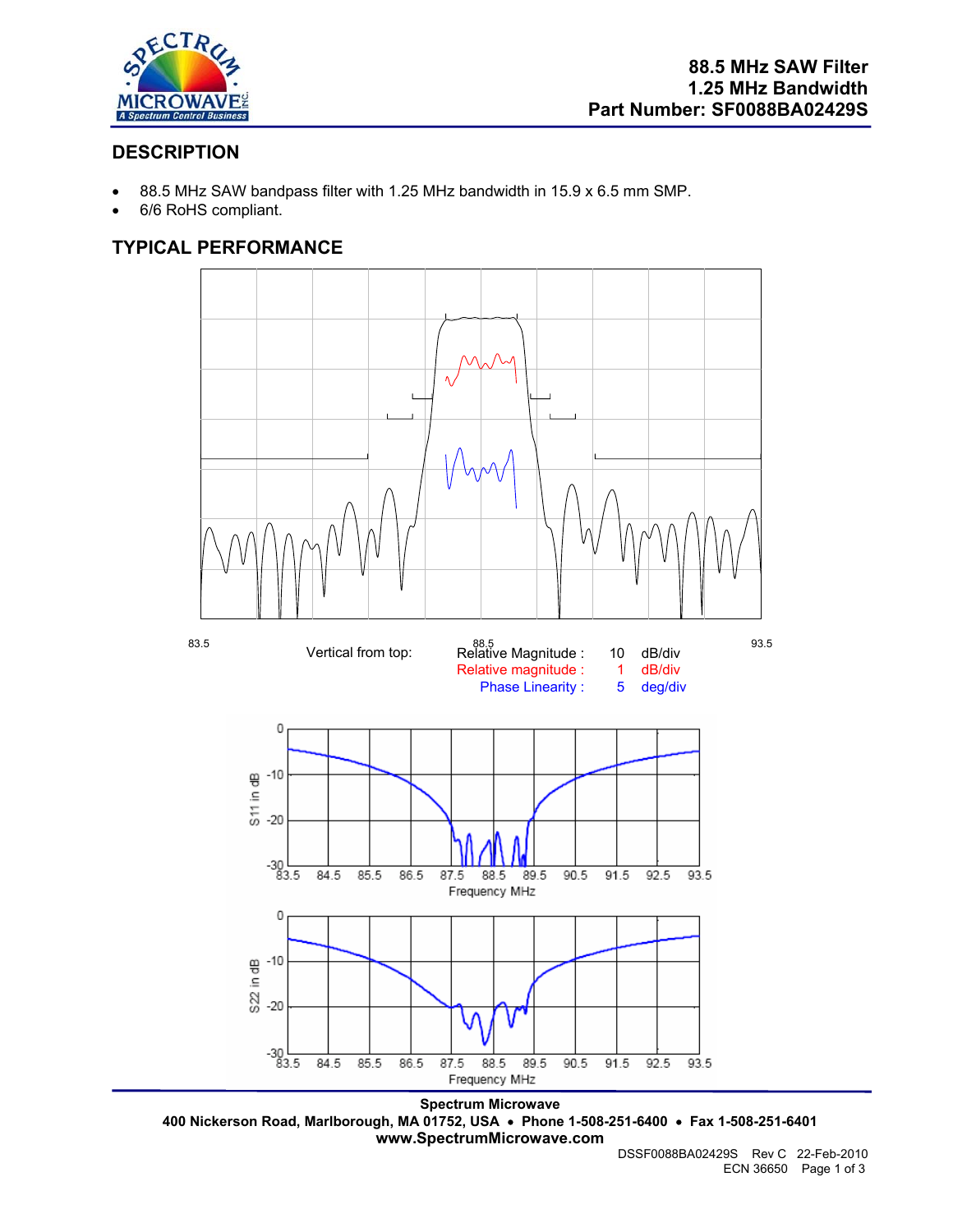

### **SPECIFICATION**

| Parameter                                            | <b>Min</b> | <b>Typ</b> | <b>Max</b> | <b>Units</b> |
|------------------------------------------------------|------------|------------|------------|--------------|
| Center Frequency (Fc, 10 dB bandwidth)               |            | 88.50      |            | <b>MHz</b>   |
| Insertion Loss at Fc                                 |            | 19.5       | 22         | dB           |
| Passband Width at -1 dB <sup>1</sup>                 | 1.25       | 1.33       |            | <b>MHz</b>   |
| Rejection at Fc $+/-$ 0.625 MHz $1$                  |            | 0.7        |            | dB           |
| Rejection at Fc $+/-$ 0.89 MHz $1$                   | 16         | 19         |            | dB           |
| Rejection at Fc $+/- 1.24$ MHz $1$                   | 20         | 33         |            | dB           |
| Rejection at Fc $+/- 1.69$ MHz $1$                   | 22         | 38         |            | dB           |
| Rejection at Fc $+/- 2.04$ MHz $1$                   | 28         | 40         |            | dB           |
| Rejection at Fc - $15.\overline{5}$ MHz <sup>1</sup> | 50         | 63         |            | dB           |
| Rejection at Fc + 15.5 MHz $1$                       | 45         | 51         |            | dB           |
| Ultimate Rejection (Fc-30 to Fc-16 MHz) <sup>1</sup> | 50         | 60         |            | dB           |
| Ultimate Rejection (Fc+16 to Fc+30 MHz) <sup>1</sup> | 45         | 46         |            | dB           |
| Amplitude Ripple (Fc +/- 0.5 MHz)                    |            | 0.5        |            | dB p-p       |
| Phase Linearity (Fc +/- 0.625 MHz)                   |            | 6          | 10         | deg p-p      |
| Input Return Loss at Fc                              | 10         | 20         |            | dB           |
| Output Return Loss at Fc                             | 10         | 20         |            | dB           |
| System Source and Load Impedance                     |            | 50         |            | Ohm          |

Notes: 1. Stated dB level is relative to the insertion loss at Fc.

### **MAXIMUM RATINGS**

| /Parameter                         | Min | Max   | Units  |
|------------------------------------|-----|-------|--------|
| Storage Temperature Range          | -40 | +85   | $\sim$ |
| <b>Operating Temperature Range</b> | -40 | +85   | $\sim$ |
| Input Power Level                  |     | $+13$ | dBm    |
| DC Voltage Between Each Terminal   |     | 15    |        |

## **MATCHING CIRCUIT**



Component values (minimum inductor  $Q = 40$ ):

Rp1=1.8 KΩ, Lp1=135 nH, Cs1=9 pF Rp2=1.8 KΩ, Lp2=135 nH, Cs2=9 pF

Notes:

- 1. Component values shown above are used in the Micro Networks test fixture and are for guidance only.
- 2. 2% tolerance components or better are recommended.
- 3. Component values may change depending on board layout.

**Spectrum Microwave 400 Nickerson Road, Marlborough, MA 01752, USA** • **Phone 1-508-251-6400** • **Fax 1-508-251-6401 www.SpectrumMicrowave.com**